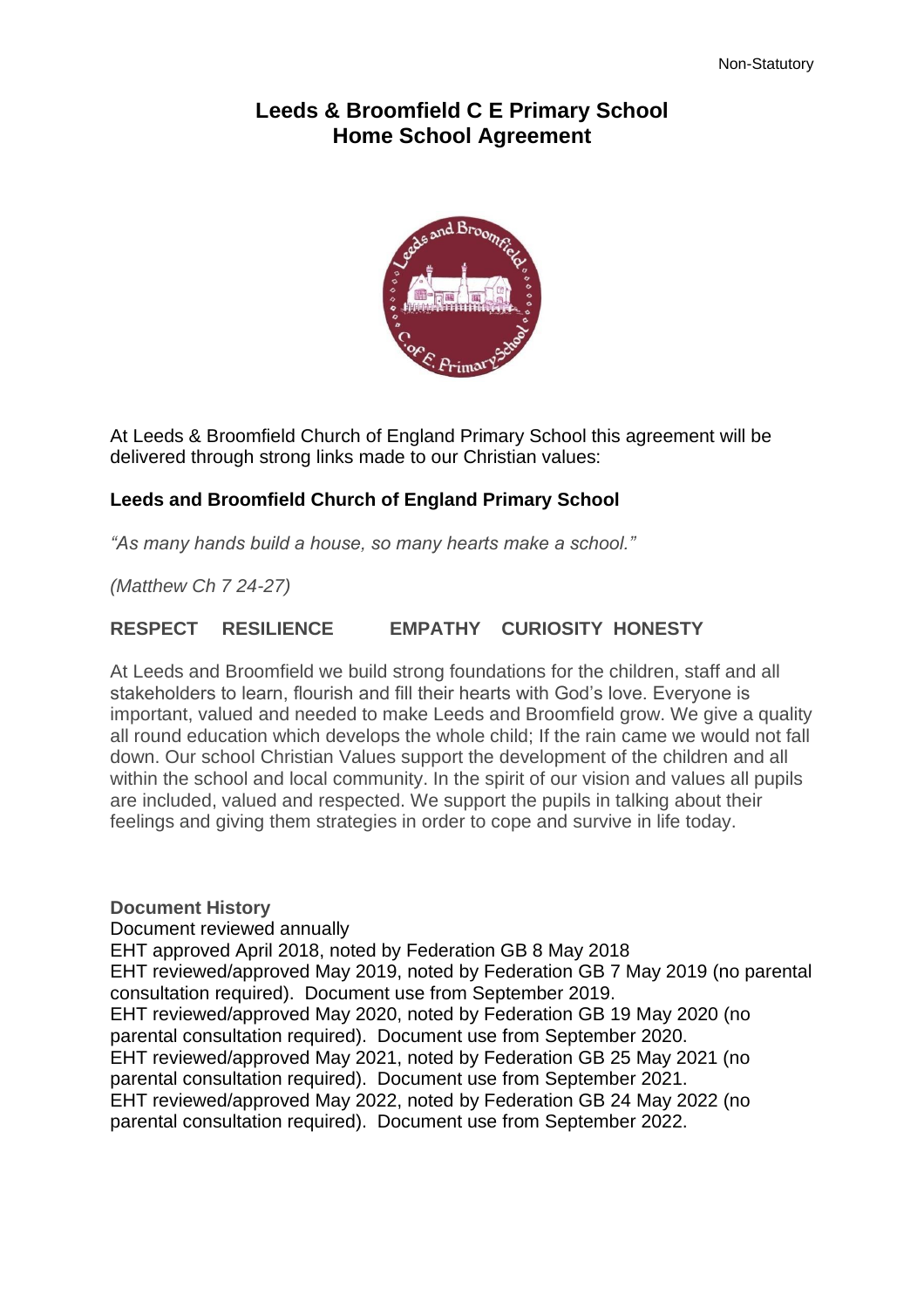# **Home – School – Child Agreement**

At this school we are committed to providing the highest standard of education attainable. Each child is entitled to a broad and balanced curriculum, and the needs of all children, whatever their abilities, will be addressed by the entire staff.

We are a Church of England school and we strive constantly to promote the all round development of each child in our care.

### **School will:**

- Encourage children to do their best at all times
- Encourage children to take care of their surroundings and others around them
- Inform parents of their child's progress at regular meetings
- Inform parents about what the teachers aim to teach their children each term
- Let parents know about any concerns or problems that affects their child's work, punctuality or behaviour
- Set, mark and monitor homework
- Keep parents informed about the curriculum and school activities through regular letters home, newsletters and notices about special events

| Teacher's signature<br>. |  |
|--------------------------|--|
|                          |  |

#### **Family will:**

- Make sure their child arrives at school on time for registration at 8.45 am
- Make sure their child attends regularly and provides a note of explanation if their child is absent
- Attend Open Evenings to discuss their child's progress, one each term
- When possible, attend Celebration Assembly on Friday at 2.45 pm
- Encourage their child to take pride in their uniform and wear the correct ASPIRE uniform everyday
- Let the school know about any concerns or problems that might affect their child's work or behaviour
- Support the school's policies and guidelines for behaviour
- Support their child in homework and other opportunities for home learning
- Get to know about their child's life at school

Parent's signature \_\_\_\_\_\_\_\_\_\_\_\_\_\_\_\_\_\_\_\_\_\_ NAME \_\_\_\_\_\_\_\_\_\_\_\_\_\_\_\_\_\_\_\_\_